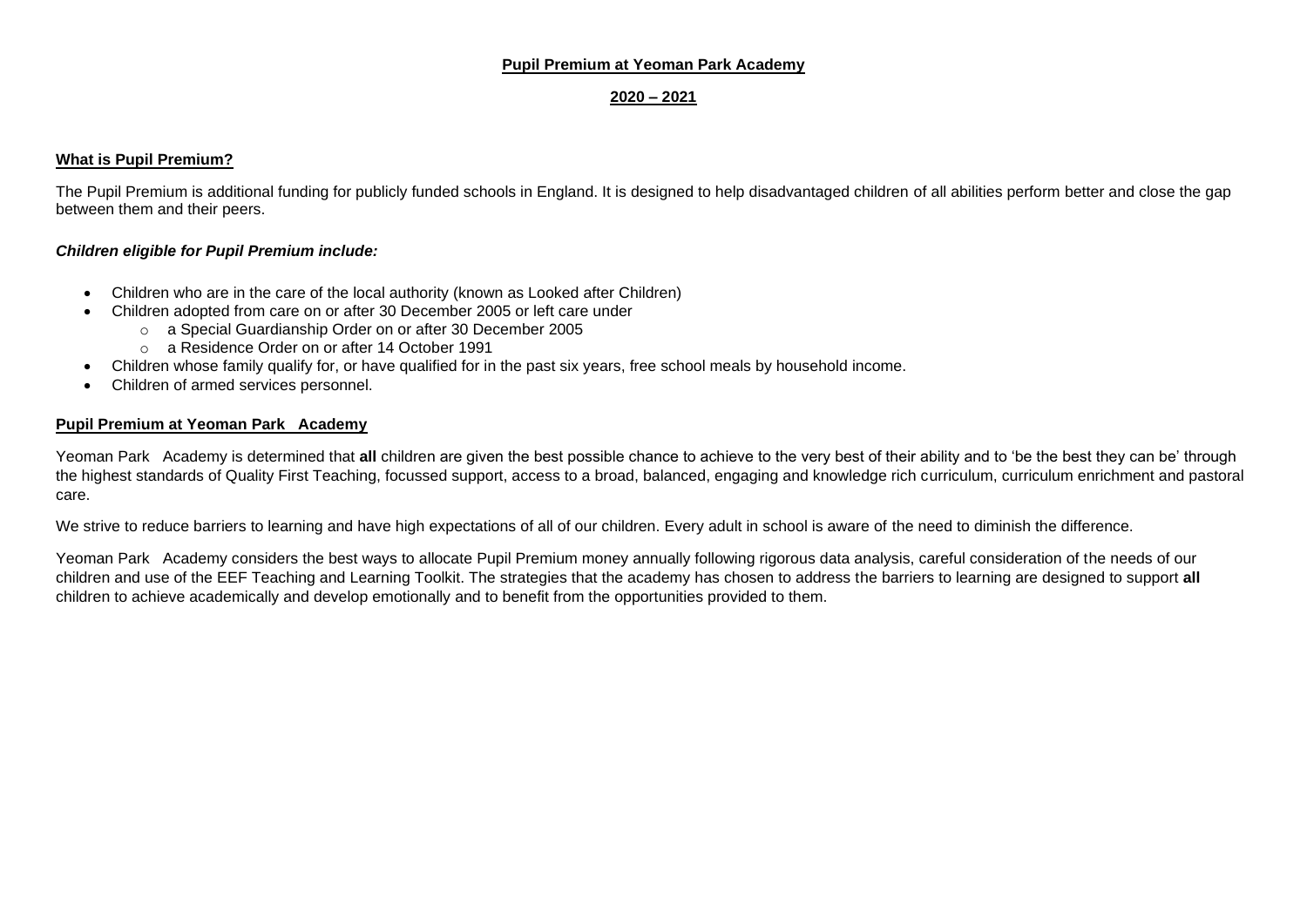## **Pupil premium strategy**

| <b>Summary information</b> |         |                                  |          |                                                |        |  |
|----------------------------|---------|----------------------------------|----------|------------------------------------------------|--------|--|
| School                     |         | Yeoman Park Academy              |          |                                                |        |  |
| <b>Academic Year</b>       | 2020/21 | <b>Total PP budget</b>           | £30,075  | Date of most recent PP Review                  | Oct 20 |  |
| Total number of pupils     | 104     | Number of pupils eligible for PP | 57 [55%] | Date for next internal review of this strategy | Jan 21 |  |

| 2. Current attainment                                                                                         |                                                                                                                                                                   |                                      |                                                  |  |  |  |
|---------------------------------------------------------------------------------------------------------------|-------------------------------------------------------------------------------------------------------------------------------------------------------------------|--------------------------------------|--------------------------------------------------|--|--|--|
|                                                                                                               |                                                                                                                                                                   | Pupils eligible for PP (your school) | Pupils not eligible for PP (national<br>average) |  |  |  |
|                                                                                                               | % achieving expected standard or above in reading, writing & maths                                                                                                |                                      | No figures are available for SEN                 |  |  |  |
|                                                                                                               | Average attainment score in reading                                                                                                                               | 7% of P.Step 2                       | 9% of P.Step 2                                   |  |  |  |
|                                                                                                               | Average attainment score in writing                                                                                                                               | 3% of P.Step 2                       | 8% of P.Step 2                                   |  |  |  |
|                                                                                                               | Average attainment score in mathematics                                                                                                                           | 98% of P.Step 1                      | 15% of P.Step 2                                  |  |  |  |
| <b>Average Attainment Cognition &amp; Learning</b><br>5% E.Step 2<br>19% E.Step 2                             |                                                                                                                                                                   |                                      |                                                  |  |  |  |
| <b>Progression Steps</b>                                                                                      | On average pupils in receipt of pupil premium have been baselined at a higher level then those not in receipt of pupil premium although assessments have moved to |                                      |                                                  |  |  |  |
| 3. Barriers to future attainment (for pupils eligible for PP)                                                 |                                                                                                                                                                   |                                      |                                                  |  |  |  |
|                                                                                                               | Academic barriers (issues to be addressed in school, such as poor oral language skills)                                                                           |                                      |                                                  |  |  |  |
| Α.                                                                                                            | Limited communication and language skills                                                                                                                         |                                      |                                                  |  |  |  |
| В.                                                                                                            | Limited ability to self-regulate resulting in behaviours                                                                                                          |                                      |                                                  |  |  |  |
| C.                                                                                                            | Sensory overload impairing the ability to engage with tasks                                                                                                       |                                      |                                                  |  |  |  |
| D.                                                                                                            | Limited social interaction skills                                                                                                                                 |                                      |                                                  |  |  |  |
| Additional barriers (including issues which also require action outside school, such as low attendance rates) |                                                                                                                                                                   |                                      |                                                  |  |  |  |
| Е.<br>Limited life experiences outside that of their home environment.                                        |                                                                                                                                                                   |                                      |                                                  |  |  |  |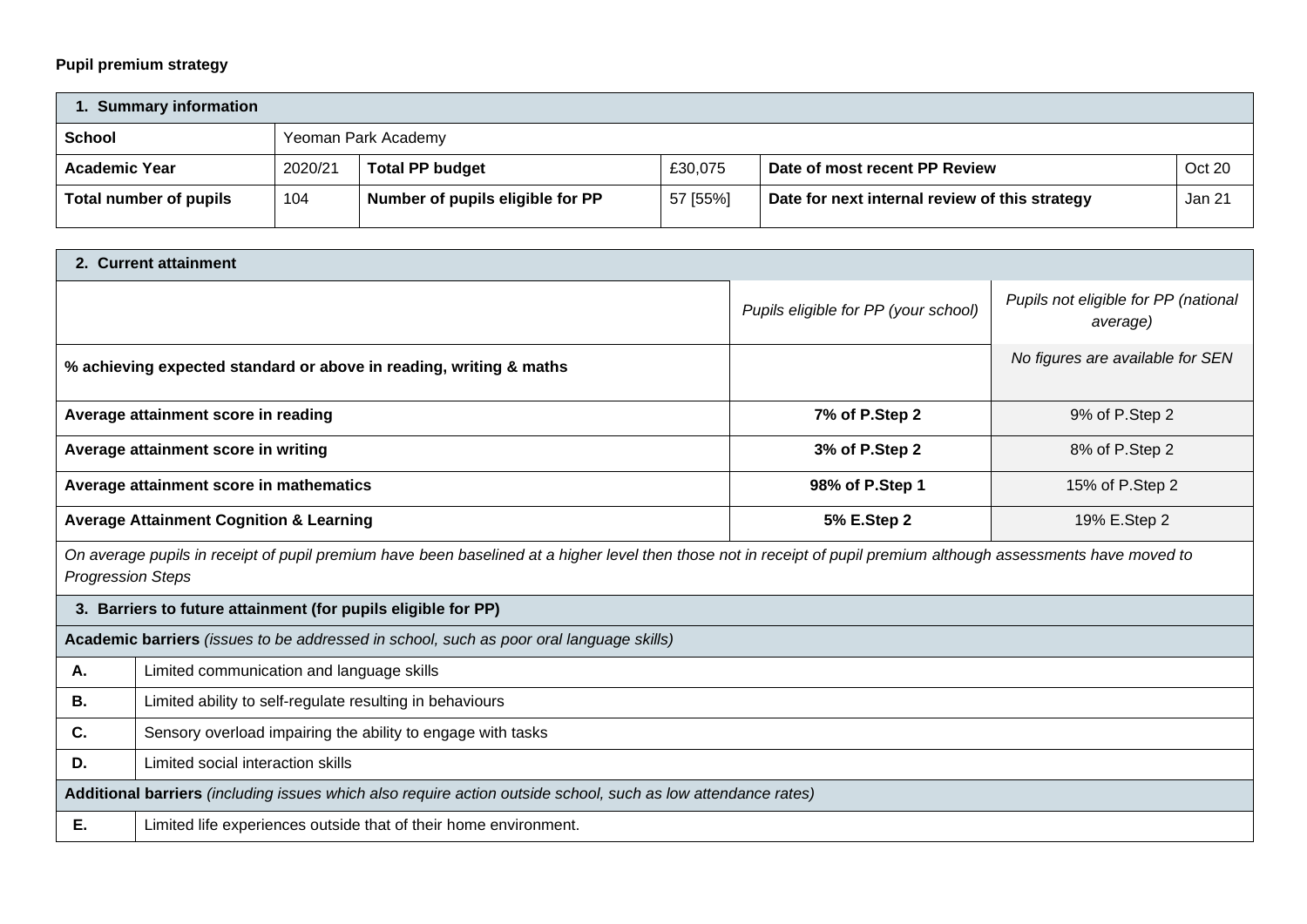| F. | A lack of regular routines and parental engagement in their child's education                                                                                    |                                                                         |  |  |  |
|----|------------------------------------------------------------------------------------------------------------------------------------------------------------------|-------------------------------------------------------------------------|--|--|--|
| G. | Parents with their own learning disabilities and/ or mental health issues                                                                                        |                                                                         |  |  |  |
| 4. | Intended outcomes (specific outcomes and how they will be measured)                                                                                              | <b>Success criteria</b>                                                 |  |  |  |
| А. | Raise the Pupil Premium group assessment levels in school, ensuring attainment<br>remains comparable to that of non-pupil premium pupils.                        | No perceived gaps in attainment                                         |  |  |  |
| В. | Increase levels of engagement in all aspects of Academy life by decreasing potential<br>behaviours                                                               | Increased attainment, decrease in significant incidents                 |  |  |  |
| C. | Improve self-esteem and confidence to learn and achieve.<br>Improve self-confidence, nonverbal communication, listening, expression and<br>comprehension skills. | Increased attainment, decrease in significant incidents                 |  |  |  |
| D. | Develop pupil's emotional resilience and improve social interaction so that they are able<br>cope in groups and work with others                                 | Increased engagement & attainment, decrease in significant<br>incidents |  |  |  |

### **5. Review of expenditure**

#### **Previous Academic Year**

**Impact of Covid-19:** *The greatest Impact has been on the ability to provide 1:1 focused learning opportunities because of the need to maintain social distancing and*  working with bubbles. The focus moved from direct 1:1 working to providing distance learning and bespoke materials for students both at the academy but also those *working at home.*

| i. Quality of teaching for all                                                                                                                                                      |                                                                  |                                                                                                                                                                                                                                        |                                                                                        |        |  |  |
|-------------------------------------------------------------------------------------------------------------------------------------------------------------------------------------|------------------------------------------------------------------|----------------------------------------------------------------------------------------------------------------------------------------------------------------------------------------------------------------------------------------|----------------------------------------------------------------------------------------|--------|--|--|
| <b>Action</b>                                                                                                                                                                       | Intended outcome                                                 | <b>Estimated impact:</b> Did you meet the success<br>criteria? (Include impact on pupils not eligible for<br>PP, if appropriate).                                                                                                      | Lessons learned<br>(and whether you will continue with<br>this approach)               | Cost   |  |  |
| 'Focused Learning<br>opportunities', in Maths,<br>Reading and Writing -<br>Individually or in groups<br>through 1 to 1 teaching using<br>Switch on reading & writing and<br>Numicon | Raise the Pupil Premium<br>group assessment levels<br>in school, | Attainment remains comparable to that of non-<br>pupil premium pupils. There is no perceivable<br>gap. Pupil assessment indicates that they have<br>progressed in Reading, Writing (Communication)<br>and maths. Pupils enjoy reading. | Focused learning lead is often drawn<br>in to cover. This is an effective<br>strategy. | 15,000 |  |  |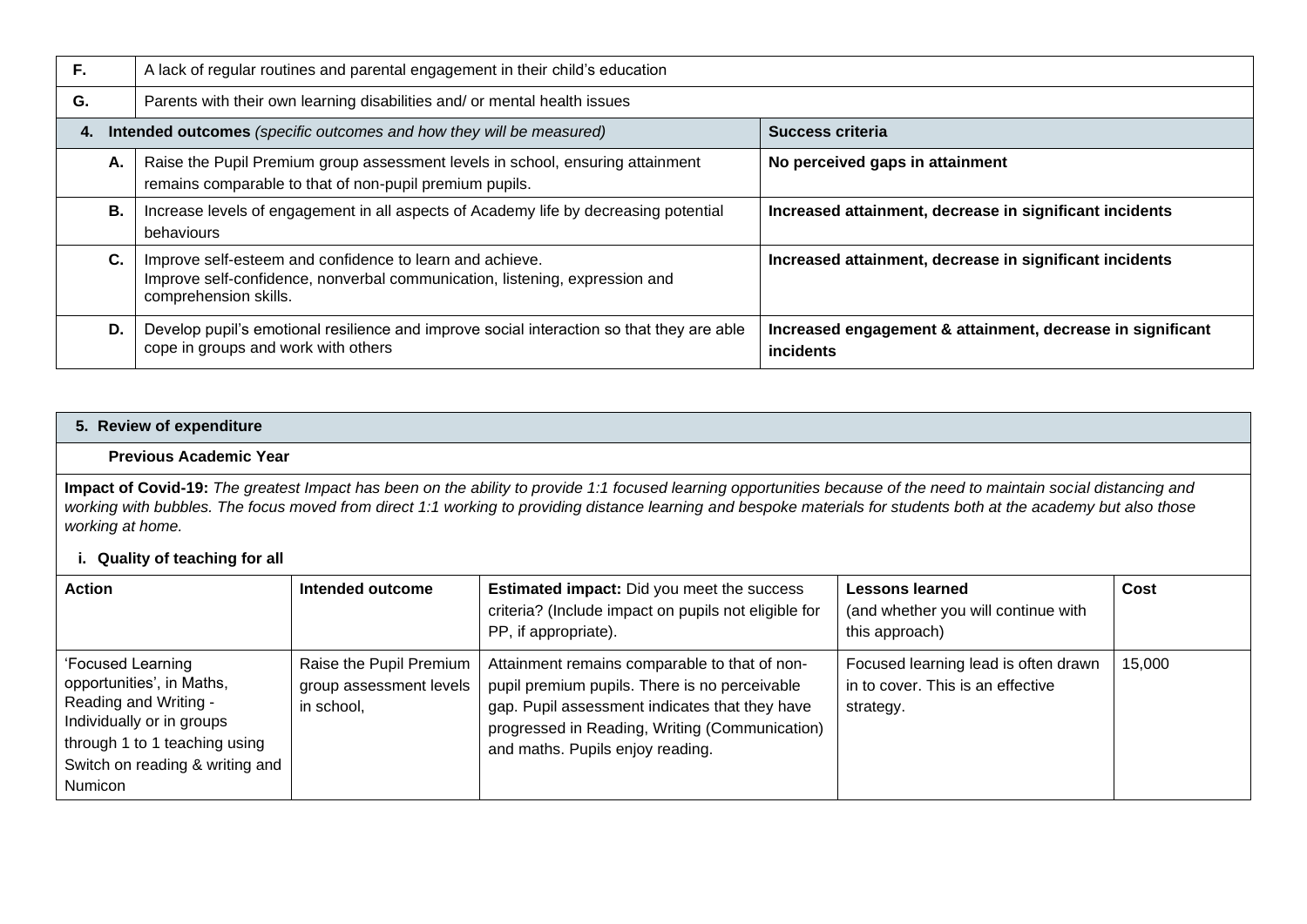| <b>Targeted support</b><br>ii.                                                                                                                                                          |                                                                                                                               |                                                                                                                                                                                                                                                     |                                                                                                                              |           |  |  |  |
|-----------------------------------------------------------------------------------------------------------------------------------------------------------------------------------------|-------------------------------------------------------------------------------------------------------------------------------|-----------------------------------------------------------------------------------------------------------------------------------------------------------------------------------------------------------------------------------------------------|------------------------------------------------------------------------------------------------------------------------------|-----------|--|--|--|
| <b>Action</b>                                                                                                                                                                           | Intended outcome                                                                                                              | Estimated impact: Did you meet<br>the success criteria? (Include<br>impact on pupils not eligible for<br>PP, if appropriate).                                                                                                                       | <b>Lessons learned</b><br>(and whether you will continue with this<br>approach)                                              | Cost      |  |  |  |
| Provision of assessment advice &<br>strategies programmes provided by<br>Occupational Therapy throughout<br>the year                                                                    | Positive impact on engagement<br>with tasks/people and their<br>readiness to learn.                                           | Students have individualised<br>programmes such that there is a<br>marked reduction in incidents of<br>behaviour, improved engagement<br>in lessons, reduced disruption to<br>others learning as demonstrated<br>in the data and incident reporting | This is effective strategy as the students'<br>needs are constantly changing. It also<br>creates effective liaison with home | 6,000     |  |  |  |
| Provide physical OT strategies for<br>education staff to implement<br>Data and appraisal                                                                                                | To support children with Sensory<br>processing difficulties to manage<br>their own challenging behaviour &<br>emotional state | logs.                                                                                                                                                                                                                                               | This is effective strategy as the students'<br>needs are constantly changing. It also<br>creates effective liaison with home | 6,000     |  |  |  |
| <b>Equipment Purchases</b><br>(Numicon, Switch on Reading &<br>Writing, EYFS resources, Touch<br>Chat apps and iPad, switches) and<br>sensory equipment) As required<br>throughout year | To support individual children with<br>bespoke resources including I-pad<br>applications.                                     | Increased engagement in learning<br>from students who are offered a<br>wider suite of learning<br>opportunities tailored to their<br>individual needs.                                                                                              | This is a flexible approach that allows in<br>year purchases for specific children                                           | Remainder |  |  |  |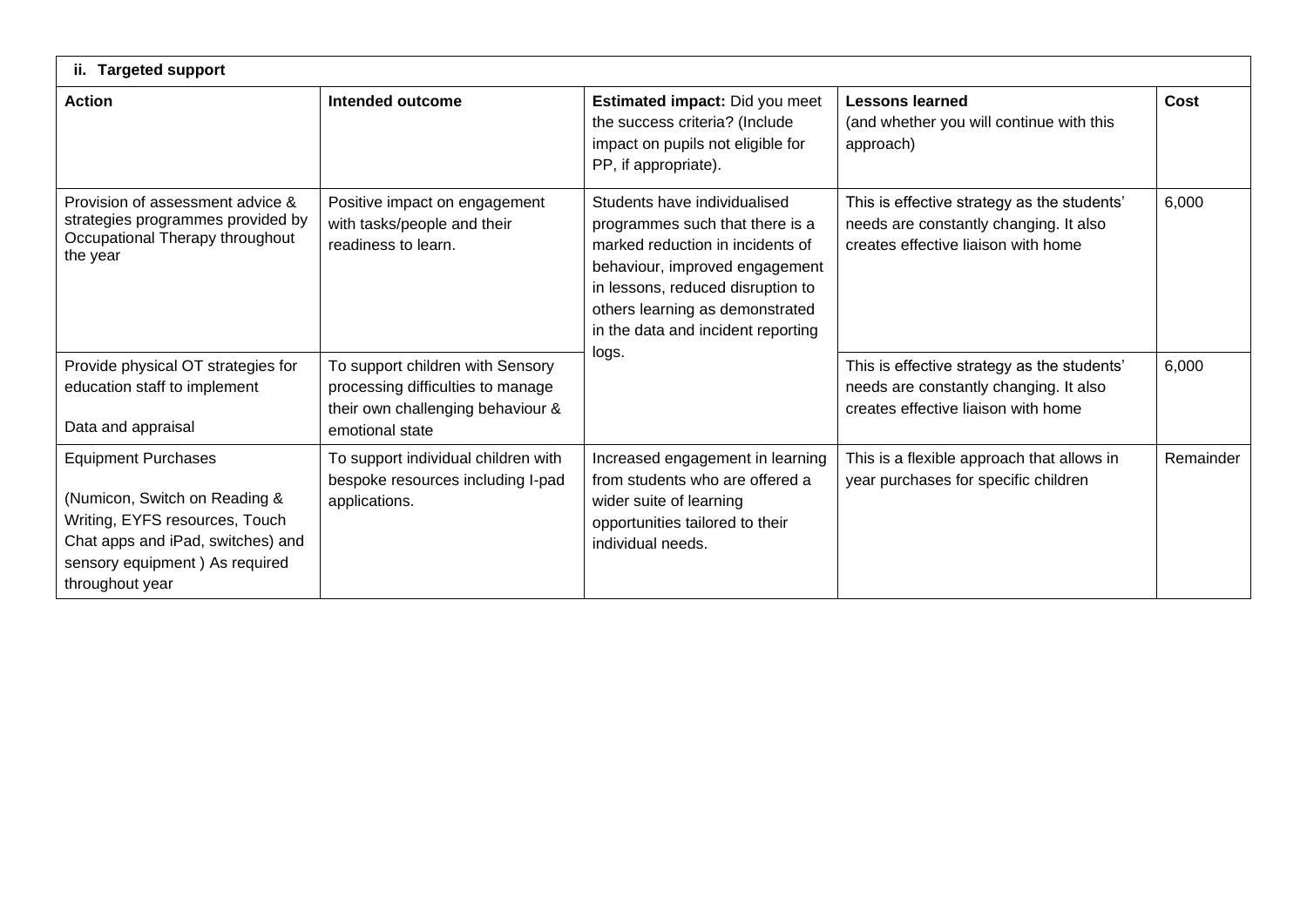| iii. Other approaches                                                       |                                                                                                                                                                                  |                                                                                                                                                                                                                                          |                                                                                          |       |  |  |
|-----------------------------------------------------------------------------|----------------------------------------------------------------------------------------------------------------------------------------------------------------------------------|------------------------------------------------------------------------------------------------------------------------------------------------------------------------------------------------------------------------------------------|------------------------------------------------------------------------------------------|-------|--|--|
| <b>Action</b>                                                               | <b>Intended outcome</b>                                                                                                                                                          | Estimated impact: Did you<br>meet the success criteria?<br>(Include impact on pupils not<br>eligible for PP, if appropriate).                                                                                                            | <b>Lessons learned</b><br>(and whether you will continue<br>with this approach)          | Cost  |  |  |
| Snack/Curriculum Resources<br><b>Enhancement Ongoing</b><br>throughout year | To develop number and social skills on<br>a daily basis in practical snack<br>sessions.<br>To make choices.<br>To use money in the academy and the<br>local community.           | Children are able to access the<br>full curriculum and are ready to<br>learn.<br>Children are empowered to<br>make positive choices<br>Children are able shop with<br>minimal support                                                    | This has been effective as it<br>prepares children for learning                          | 1,000 |  |  |
| Educational Visits - ongoing<br>throughout the year                         | To have opportunities to interact with<br>members of the public in the wider<br>community<br>Access to the Community for Children<br>with Complex Needs - throughout the<br>year | To provide 'real life' experiences<br>outside of school including social<br>opportunities, money exchanges<br>etc.<br>To enrich the curriculum and<br>extends learning opportunities.<br>To desensitise students to<br>external stimuli. | This is effective (pre-COVID-19<br>19) as some students only go on<br>visits with school | 3,000 |  |  |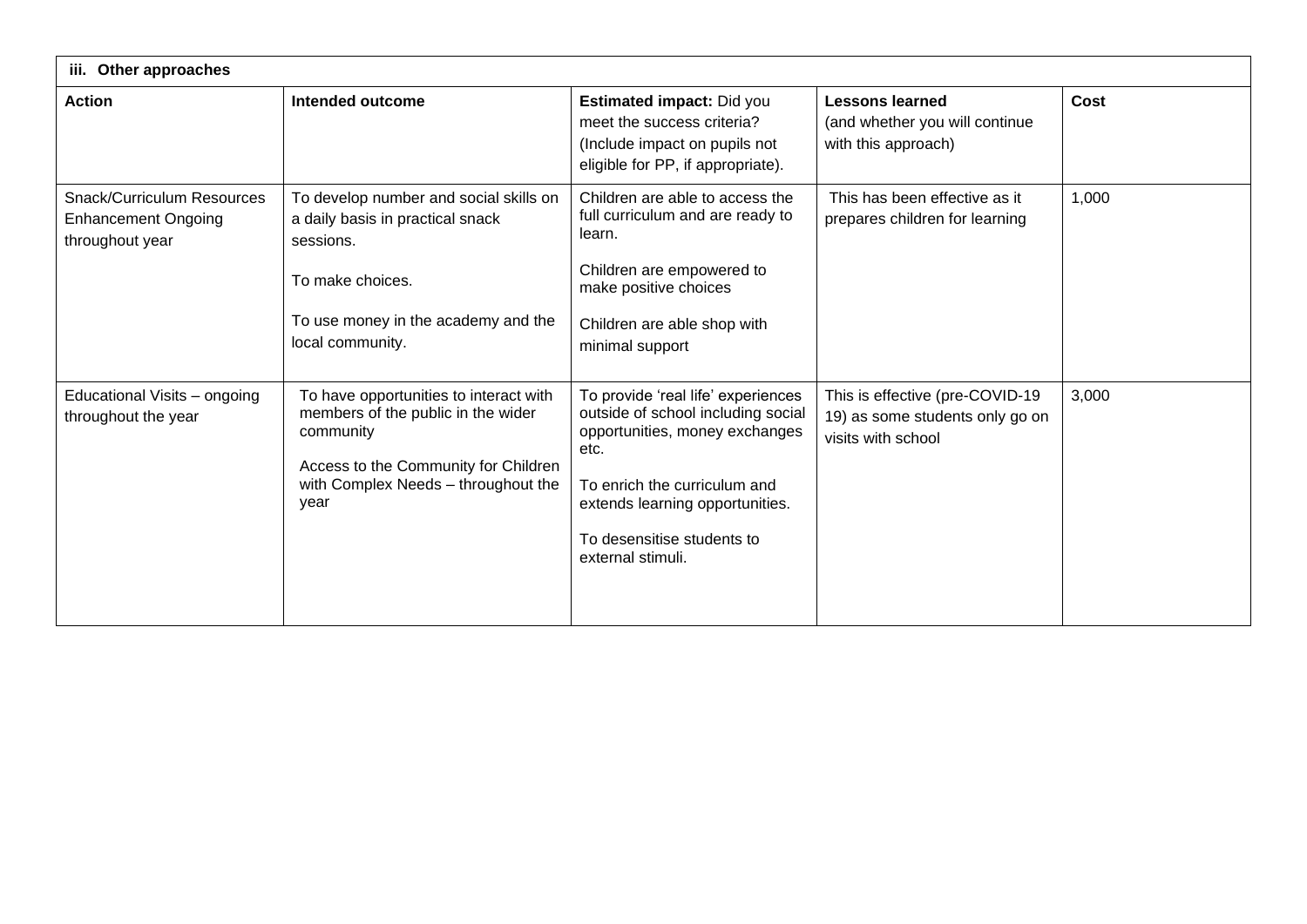| 6. Planned expenditure                                                                                                                                                                                     |                                                                     |                                                                                                                                                                                                                                                |                                                                                                 |                   |                                            |  |  |
|------------------------------------------------------------------------------------------------------------------------------------------------------------------------------------------------------------|---------------------------------------------------------------------|------------------------------------------------------------------------------------------------------------------------------------------------------------------------------------------------------------------------------------------------|-------------------------------------------------------------------------------------------------|-------------------|--------------------------------------------|--|--|
| Academic year                                                                                                                                                                                              | $2020 - 2021$                                                       |                                                                                                                                                                                                                                                |                                                                                                 |                   |                                            |  |  |
| The three headings enable you to demonstrate how you are using the Pupil Premium to improve classroom pedagogy, provide targeted support and support whole school<br>strategies                            |                                                                     |                                                                                                                                                                                                                                                |                                                                                                 |                   |                                            |  |  |
| i. Quality of teaching for all                                                                                                                                                                             |                                                                     |                                                                                                                                                                                                                                                |                                                                                                 |                   |                                            |  |  |
| <b>Action</b>                                                                                                                                                                                              | Intended outcome                                                    | What is the evidence and<br>rationale for this choice?                                                                                                                                                                                         | How will you<br>ensure it is<br>implemented<br>well?                                            | <b>Staff lead</b> | When will you<br>review<br>implementation? |  |  |
| <b>Employment of Leads for</b><br><b>Communication and Literacy</b><br>To provide Focused Learning<br>opportunities', Communication leading<br>to Reading and Writing                                      | Raise the Pupil<br>Premium group<br>assessment levels in<br>school, | Attainment remains<br>comparable to that of non-pupil<br>premium pupils. There is no<br>perceivable gap. Pupil<br>assessment indicates that they<br>have progressed in Reading,<br>Writing (Communication) and<br>maths. Pupils enjoy reading. | Lead to provide<br>action plan.<br>Focused learning<br>lead is often drawn<br>in to cover.      | Aaron Hughes      | $1/2$ Termly                               |  |  |
|                                                                                                                                                                                                            |                                                                     | <b>Total budgeted cost</b>                                                                                                                                                                                                                     | £10000                                                                                          |                   |                                            |  |  |
| ii. Targeted support                                                                                                                                                                                       |                                                                     |                                                                                                                                                                                                                                                |                                                                                                 |                   |                                            |  |  |
| <b>Action</b>                                                                                                                                                                                              | Intended outcome                                                    | What is the evidence and<br>rationale for this choice?                                                                                                                                                                                         | How will you<br>ensure it is<br>implemented<br>well?                                            | <b>Staff lead</b> | When will you<br>review<br>implementation? |  |  |
| Provide bespoke programmes for all<br>students to include working individually<br>or in groups (to develop social skills)<br>through 1 to 1 teaching using if<br>appropriate Read/Write Inc and<br>Numicon | To raise attainment<br>in Maths and<br>English.                     | All students have an ILP<br>derived from their EHCP that<br>identifies Key Objectives                                                                                                                                                          | Leads to provide<br>action plan and 4-<br>week updates with<br>Principal to<br>discuss progress | AH                | During Lead's<br>Updates                   |  |  |
|                                                                                                                                                                                                            |                                                                     | <b>Total budgeted cost</b>                                                                                                                                                                                                                     | £10000                                                                                          |                   |                                            |  |  |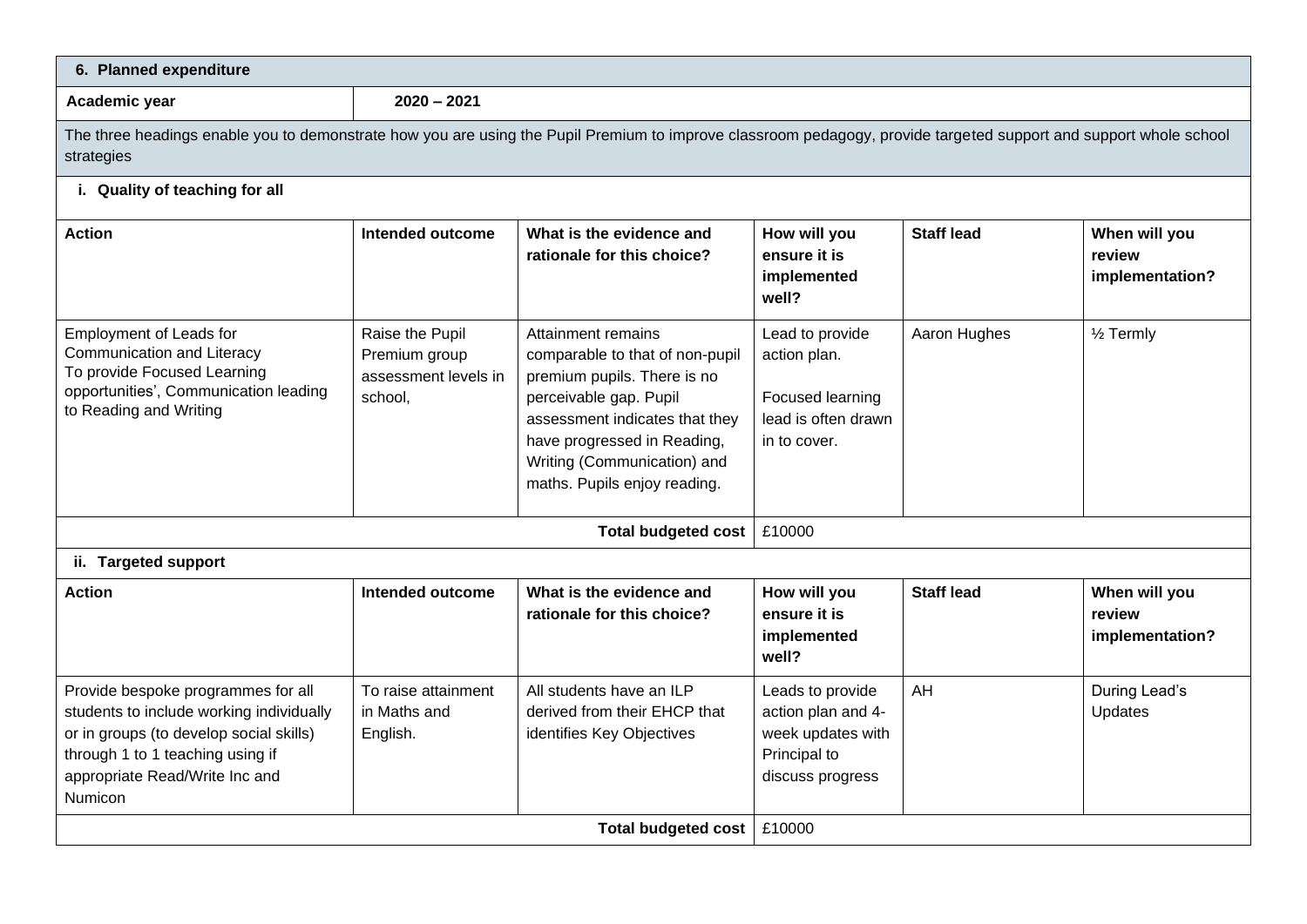| iii. Other approaches                                                                                             |                                                                                                                                                                                             |                                                                                                                                                                                                                                          |                                                                                              |                                |                                            |  |
|-------------------------------------------------------------------------------------------------------------------|---------------------------------------------------------------------------------------------------------------------------------------------------------------------------------------------|------------------------------------------------------------------------------------------------------------------------------------------------------------------------------------------------------------------------------------------|----------------------------------------------------------------------------------------------|--------------------------------|--------------------------------------------|--|
| <b>Action</b>                                                                                                     | Intended outcome                                                                                                                                                                            | What is the evidence and<br>rationale for this choice?                                                                                                                                                                                   | How will you ensure it<br>is implemented well?                                               | <b>Staff lead</b>              | When will you<br>review<br>implementation? |  |
| Provision of assessment advice &<br>strategies programmes provided by<br>Occupational Therapy throughout the year | Positive impact on<br>engagement with<br>tasks/people and their<br>readiness to learn.                                                                                                      | Reduced incidents of behaviour,<br>improved engagement, reduced<br>disruption to others learning                                                                                                                                         | 1/2 Termly updates with<br>provider. Review of<br>programmes with OT.                        | Emily<br><b>Scales</b><br>[OT] | During 1/2 termly<br>updates               |  |
| Snack/Curriculum Resources Enhancement<br>Ongoing throughout year                                                 | To develop number<br>and social skills on a<br>daily basis in practical<br>snack sessions.<br>To make choices.<br>To use money in the<br>academy and the local<br>community.                | Children are able to access the<br>full curriculum and are ready to<br>learn.<br>Children are empowered to make<br>positive choices<br>Children are able shop with<br>minimal support                                                    | This has been effective<br>as it prepares children<br>for learning                           |                                |                                            |  |
| Educational Visits - ongoing throughout the<br>vear                                                               | To have opportunities<br>to interact with<br>members of the public<br>in the wider<br>community<br>Access to the<br>Community for<br>Children with<br>Complex Needs-<br>throughout the year | To provide 'real life' experiences<br>outside of school including social<br>opportunities, money exchanges<br>etc.<br>To enrich the curriculum and<br>extends learning opportunities.<br>To desensitise students to<br>external stimuli. | This is effective (pre-<br>COVID-19 19) as some<br>students only go on<br>visits with school |                                |                                            |  |
| <b>Total budgeted cost</b>                                                                                        |                                                                                                                                                                                             |                                                                                                                                                                                                                                          | £10000                                                                                       |                                |                                            |  |